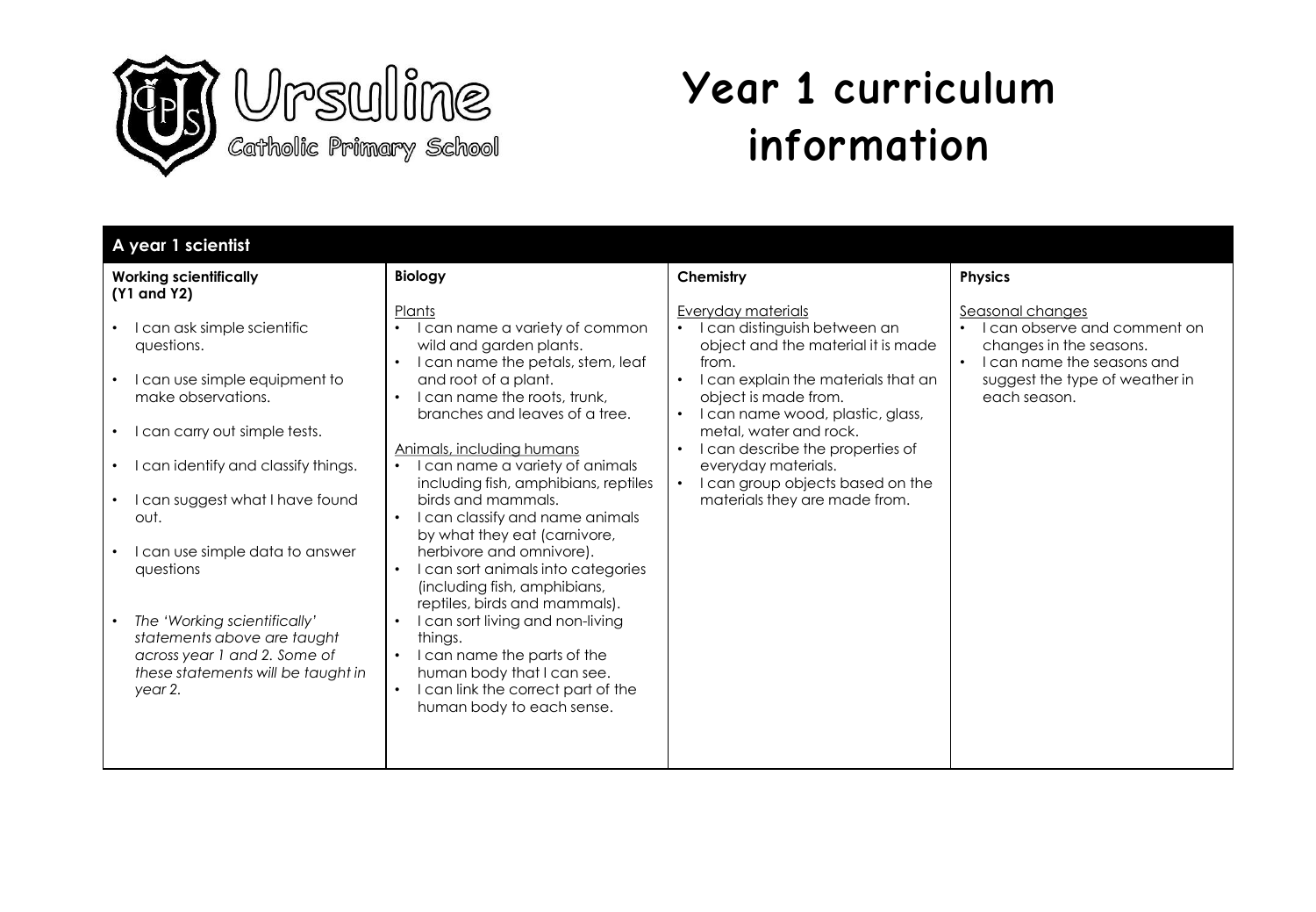| A year 1 historian                                                                    | A year 1 geographer                                                                        | A year 1 artist                                                                            |
|---------------------------------------------------------------------------------------|--------------------------------------------------------------------------------------------|--------------------------------------------------------------------------------------------|
| I can use words and phrases like: old,                                                | can keep a weather chart and answer                                                        | I can show how people feel in paintings                                                    |
| new and a long time ago.                                                              | questions about the weather.                                                               | and drawings.                                                                              |
| I can recognise that some objects                                                     | I can explain where I live and tell                                                        | I can use pencils to create lines of                                                       |
| belonged to the past.                                                                 | someone my address.                                                                        | different thickness in drawings.                                                           |
| I can explain how I have changed                                                      | I can explain some of the main things that                                                 | I can name the primary and secondary                                                       |
| since I was born.                                                                     | are in hot and cold places.                                                                | colours.                                                                                   |
| I can explain how some people have                                                    | I can explain the clothes that I would<br>wear in hot and cold places.                     | I can create a repeating pattern in print.<br>I can cut, roll and coil materials including |
| helped us to have better lives.                                                       | I can explain how the weather changes                                                      | clay.                                                                                      |
| I can ask and answer questions about                                                  | throughout the year and name the                                                           | I can describe what I can see and give an                                                  |
| old and new objects.                                                                  | seasons.                                                                                   | opinion about the work of an artist.                                                       |
| I can spot old and new things in a<br>picture.                                        | I can name the four countries in the<br>United Kingdom and locate them on a<br>map.        | I can ask questions about a piece of art.                                                  |
| I can explain what an object from the                                                 | I can name some of the main towns and                                                      | I can create a piece of art in response to                                                 |
| past might have been used for.                                                        | cities in the United Kingdom.                                                              | the work of another artist.                                                                |
| I can research the life of a famous<br>person using different sources of<br>evidence. | I can describe some key features of a<br>place (e.g. a beach or forest) from a<br>picture. |                                                                                            |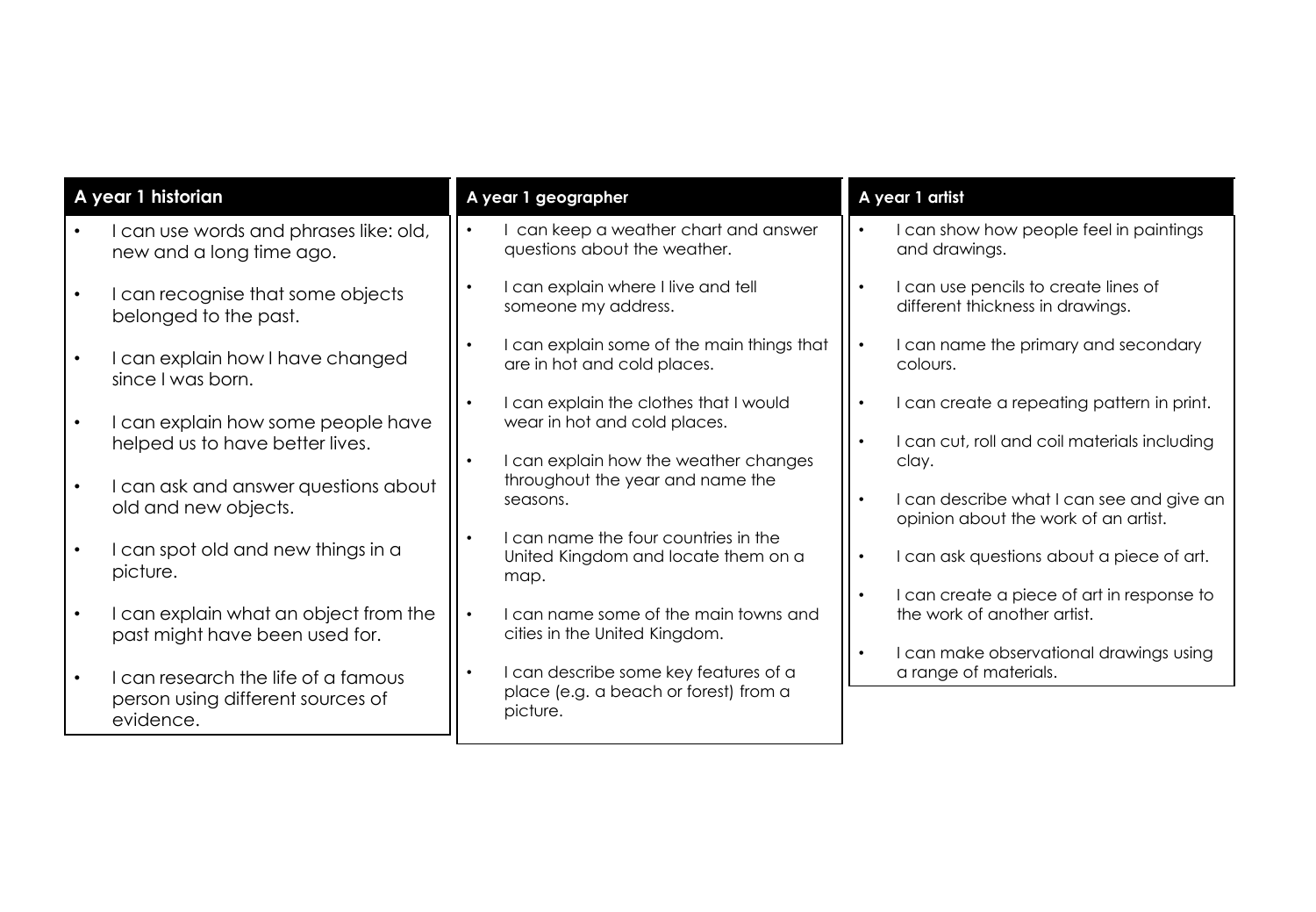| A year 1 designer                                               | A year 1 musician                                                      | A year 1 sports person                                                                             |
|-----------------------------------------------------------------|------------------------------------------------------------------------|----------------------------------------------------------------------------------------------------|
| I can use my own ideas to make<br>something.                    | I can use my voice to speak, sing and<br>chant.                        | Games<br>can throw underarm.<br>$\bullet$<br>can hit a ball with a bat.                            |
| I can describe how something works.                             | I can use instruments to perform.<br>$\bullet$                         | I can move and stop safely.<br>can throw and catch with both hands.                                |
| I can cut food safely.                                          | I can clap short rhythmic patterns.                                    | I can throw and kick in different ways.                                                            |
| I can make a product which moves.                               | I can make different sounds with my<br>voice and with instruments.     | Gymnastics<br>I can make my body curled, tense,                                                    |
| I can make my model stronger.                                   | I can repeat short rhythmic and                                        | stretched and relaxed.<br>I can control my body when travelling                                    |
| I can explain to someone else how I<br>want to make my product. | melodic patterns.                                                      | and balancing.<br>I can copy sequences and repeat them.                                            |
| I can choose appropriate resources                              | I can make a sequence of sounds.                                       | I can roll, curl, travel and balance in<br>different ways.                                         |
| and tools.                                                      | I can respond to different moods in<br>music.                          | Dance                                                                                              |
| I can make a simple plan before<br>making.                      | I can say whether I like or dislike a piece                            | I can move to music.<br>I can copy dance moves.                                                    |
| I can explain what went well with my<br>work.                   | of music.<br>I can choose sounds to represent                          | I can perform my own dance moves.<br>I can make up a short dance.<br>I can move safely in a space. |
|                                                                 | different things.                                                      |                                                                                                    |
|                                                                 | I can follow instructions about when to<br>$\bullet$<br>play and sing. | General<br>I can copy actions.<br>I can repeat actions and skills.                                 |
|                                                                 |                                                                        | can move with control and care.<br>I can use equipment safely.                                     |